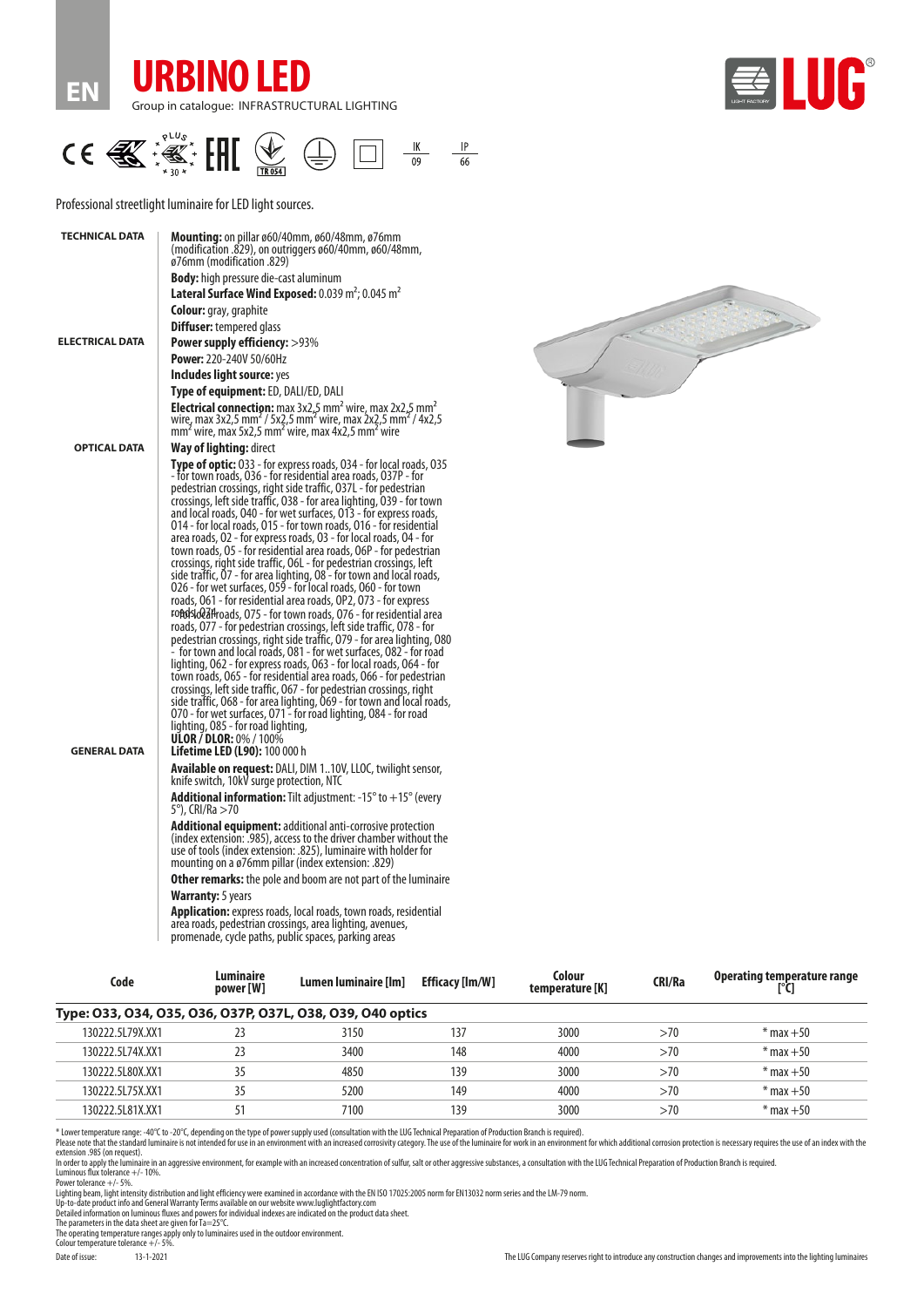

**EN**

Group in catalogue: INFRASTRUCTURAL LIGHTING



| Code                                                                              | <b>Luminaire</b><br>power [W] | Lumen luminaire [lm] | <b>Efficacy [Im/W]</b> | Colour<br>temperature [K] | <b>CRI/Ra</b> | <b>Operating temperature range</b><br>$[^{\circ}C]$ |
|-----------------------------------------------------------------------------------|-------------------------------|----------------------|------------------------|---------------------------|---------------|-----------------------------------------------------|
| Type: 033, 034, 035, 036, 037P, 037L, 038, 039, 040 optics                        |                               |                      |                        |                           |               |                                                     |
| 130222.5L76X.XX1                                                                  | 51                            | 7650                 | 150                    | 4000                      | >70           | $*$ max $+50$                                       |
| 130222.5L82X.XX1                                                                  | 68                            | 9350                 | 138                    | 3000                      | >70           | $*$ max $+50$                                       |
| 130222.5L77X.XX1                                                                  | 68                            | 10050                | 148                    | 4000                      | >70           | $*$ max $+50$                                       |
| 130222.5L83X.XX1                                                                  | 102                           | 13500                | 132                    | 3000                      | >70           | $*$ max $+50$                                       |
| 130222.5L78X.XX1                                                                  | 102                           | 14500                | 142                    | 4000                      | >70           | $*$ max $+50$                                       |
| Type: 013, 014, 015, 016 optics                                                   |                               |                      |                        |                           |               |                                                     |
| 130222.6L30X.XX1                                                                  | 27                            | 3350                 | 124                    | 3000                      | >70           | $*$ max $+50$                                       |
| 130222.6L84X.XX1                                                                  | 27                            | 3400                 | 126                    | 4000                      | >70           | $*$ max $+50$                                       |
| 130222.6L31X.XX1                                                                  | 35                            | 4500                 | 129                    | 3000                      | >70           | $*$ max $+50$                                       |
| 130222.6L85X.XX1                                                                  | 35                            | 4500                 | 129                    | 4000                      | >70           | $*$ max $+50$                                       |
| 130222.6L32X.XX1                                                                  | 51                            | 6600                 | 129                    | 3000                      | >70           | $*$ max $+50$                                       |
| 130222.6L86X.XX1                                                                  | 51                            | 6600                 | 129                    | 4000                      | >70           | $*$ max $+50$                                       |
| 130222.6L33X.XX1                                                                  | 76                            | 10050                | 132                    | 3000                      | >70           | $*$ max $+50$                                       |
| 130222.6L87X.XX1                                                                  | 76                            | 10100                | 133                    | 4000                      | >70           | $*$ max $+50$                                       |
| 130222.6L34X.XX1                                                                  | 99                            | 13050                | 132                    | 3000                      | >70           | $*$ max $+50$                                       |
| 130222.6L88X.XX1                                                                  | 99                            | 13100                | 132                    | 4000                      | >70           | $*$ max $+50$                                       |
| 130222.6L35X.XX1                                                                  | 128                           | 16150                | 126                    | 3000                      | >70           | $*$ max $+40$                                       |
| 130222.6L89X.XX1                                                                  | 128                           | 16200                | 127                    | 4000                      | >70           | $*$ max $+40$                                       |
| 130222.6L36X.XX1                                                                  | 157                           | 19050                | 121                    | 3000                      | >70           | $*$ max $+35$                                       |
| 130222.6L90X.XX1                                                                  | 157                           | 19050                | 121                    | 4000                      | >70           | $*$ max $+35$                                       |
| Type: 02, 03, 04, 05, 06P, 06L, 07, 08, 026, 059, 060, 061, 084, 085 optics       |                               |                      |                        |                           |               |                                                     |
| 130222.5L42X.XX1                                                                  | 27                            | 3150                 | 117                    | 3000                      | >70           | $*$ max $+50$                                       |
| 130222.5L01X.XX1                                                                  | 27                            | 3300                 | 122                    | 4000                      | >70           | $*$ max $+50$                                       |
| 130222.5L43X.XX1                                                                  | 36                            | 4150                 | 115                    | 3000                      | >70           | $*$ max $+50$                                       |
| 130222.5L13X.XX1                                                                  | 36                            | 4300                 | 119                    | 4000                      | >70           | $*$ max $+50$                                       |
| 130222.5L44X.XX1                                                                  | 53                            | 6200                 | 117                    | 3000                      | >70           | $*$ max $+50$                                       |
| 130222.5L04X.XX1                                                                  | 53                            | 6400                 | 121                    | 4000                      | >70           | $*$ max $+50$                                       |
| 130222.5L45X.XX1                                                                  | 80                            | 9650                 | 121                    | 3000                      | >70           | $*$ max $+50$                                       |
| 130222.5L07X.XX1                                                                  | 80                            | 10050                | 126                    | 4000                      | >70           | $*$ max $+50$                                       |
| 130222.5L46X.XX1                                                                  | 102                           | 12700                | 125                    | 3000                      | >70           | $*$ max $+50$                                       |
| 130222.5L10X.XX1                                                                  | 102                           | 13200                | 129                    | 4000                      | >70           | $*$ max $+50$                                       |
| Type: 02, 03, 04, 05, 06P, 06L, 07, 08, 026 optics                                |                               |                      |                        |                           |               |                                                     |
| 130222.5L02X.XX1                                                                  | 27                            | 3300                 | 122                    | 5700                      | >70           | $*$ max +50                                         |
| 130222.5L14X.XX1                                                                  | 36                            | 4300                 | 119                    | 5700                      | >70           | $*$ max $+50$                                       |
| 130222.5L05X.XX1                                                                  | 53                            | 6400                 | 121                    | 5700                      | >70           | $*$ max $+50$                                       |
| 130222.5L08X.XX1                                                                  | 80                            | 10050                | 126                    | 5700                      | >70           | $*$ max $+50$                                       |
| 130222.5L11X.XX1                                                                  | 102                           | 13200                | 129                    | 5700                      | >70           | $*$ max $+50$                                       |
| <b>Type: OP2 optics</b>                                                           |                               |                      |                        |                           |               |                                                     |
| 130222.5L731.111                                                                  | 80                            | 9300                 | 116                    | 3000                      | $>70$         | $*$ max $+50$                                       |
| Type: PLUS version - 073, 074, 075, 076, 077, 078, 079, 080, 081, 082, 083 optics |                               |                      |                        |                           |               |                                                     |
| 13022X.XL78X.XX1                                                                  | 101                           | 15500                | 153                    | 4000                      | >70           | $-40+50$                                            |
| 13022X.XL83X.XX1                                                                  | 101                           | 15100                | 150                    | 3000                      | >70           | $-40+50$                                            |
| 13022X.XL47X.XX1                                                                  | 101                           | 13550                | 134                    | 2700                      | >70           | $-40+50$                                            |
| 13022X.XL48X.XX1                                                                  | 101                           | 12700                | 126                    | 2200                      | >70           | $-40+50$                                            |
| 13022X.XL49X.XX1                                                                  | 158                           | 22100                | 140                    | 4000                      | >70           | $-40+50$                                            |
| 13022X.XL56X.XX1                                                                  | 158                           | 21550                | 136                    | 3000                      | >70           | $-40+50$                                            |
| 13022X.XL59X.XX1                                                                  | 158                           | 19350                | 122                    | 2700                      | >70           | $-40+50$                                            |
| 13022X.XL60X.XX1                                                                  | 158                           | 18100                | 115                    | 2200                      | >70           | $-40+50$                                            |

\* Lower temperature range: -40°C to -20°C, depending on the type of power supply used (consultation with the LUG Technical Preparation of Production Branch is required).<br>Please note that the standard luminaire in only cons

Lighting beam, light intensity distribution and light efficiency were examined in accordance with the EN ISO 17025:2005 norm for EN 13032 norm series and the LM-79 norm.<br>Up-to-date product info and General Warranty Terms a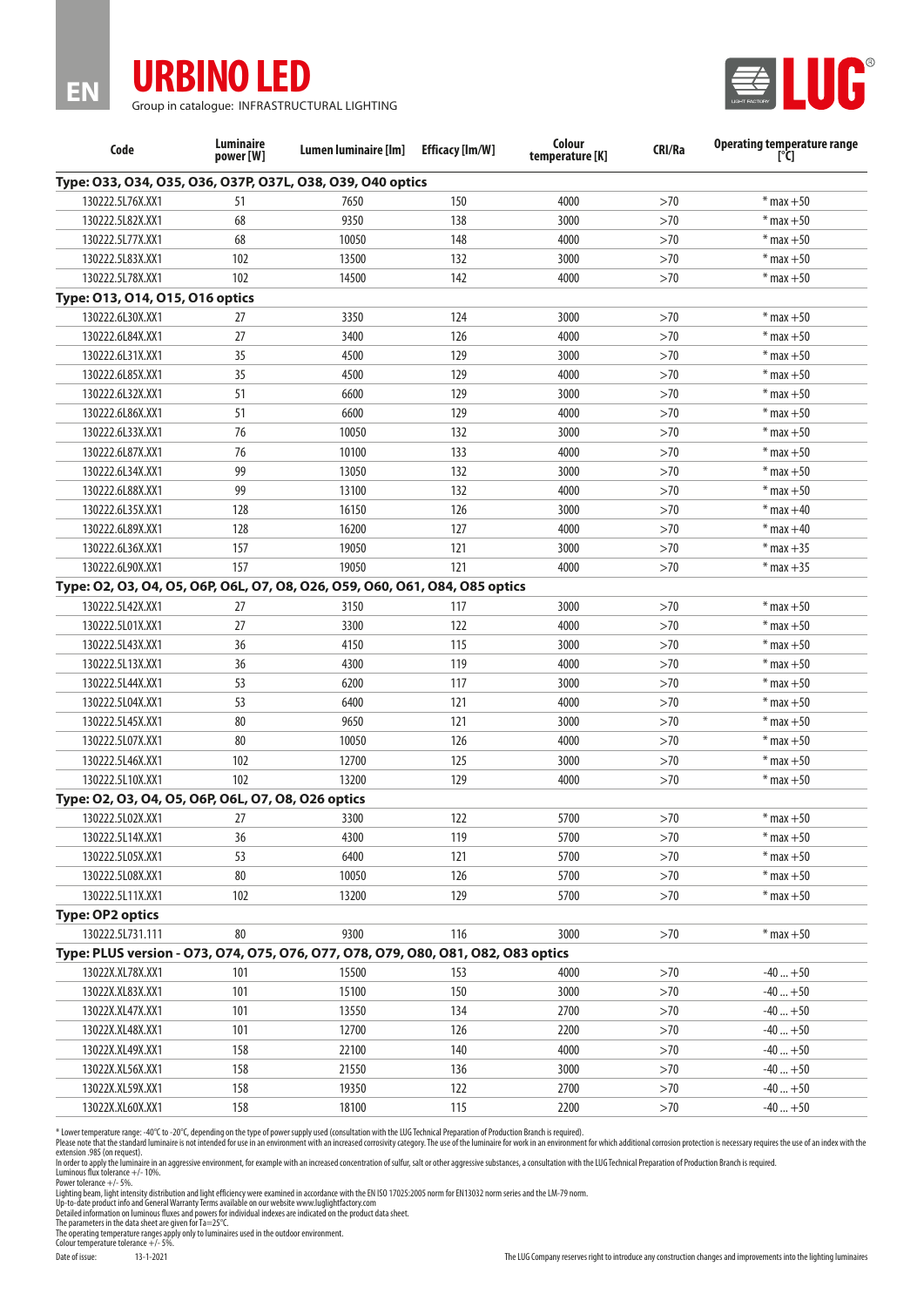

**EN**

Group in catalogue: INFRASTRUCTURAL LIGHTING



| Code             | <b>Luminaire</b><br>power [W] | Lumen luminaire [lm]                                                              | <b>Efficacy [lm/W]</b> | Colour<br>temperature [K] | CRI/Ra | Operating temperature range<br>ľU |
|------------------|-------------------------------|-----------------------------------------------------------------------------------|------------------------|---------------------------|--------|-----------------------------------|
|                  |                               | Type: PLUS version - 073, 074, 075, 076, 077, 078, 079, 080, 081, 082, 083 optics |                        |                           |        |                                   |
| 13022X.XL63X.XX1 | 204                           | 30300                                                                             | 149                    | 4000                      | >70    | $-40+50$                          |
| 13022X.XL64X.XX1 | 204                           | 29600                                                                             | 145                    | 3000                      | >70    | $-40+50$                          |
| 13022X.XL65X.XX1 | 204                           | 26550                                                                             | 130                    | 2700                      | >70    | $-40+50$                          |
| 13022X.XL66X.XX1 | 204                           | 24800                                                                             | 122                    | 2200                      | >70    | $-40+50$                          |
|                  |                               | Type: PLUS version - 062, 063, 064, 065, 066, 067, 068, 069, 070, 071, 072 optics |                        |                           |        |                                   |
| 13022X.XL10X.XX1 | 103                           | 14150                                                                             | 137                    | 4000                      | >70    | $-40+50$                          |
| 13022X.XL46X.XX1 | 103                           | 13500                                                                             | 131                    | 3000                      | >70    | $-40+50$                          |
| 13022X.XL03X.XX1 | 103                           | 12750                                                                             | 124                    | 2700                      | >70    | $-40+50$                          |
| 13022X.XL06X.XX1 | 103                           | 11100                                                                             | 108                    | 2200                      | >70    | $-40+50$                          |
| 13022X.XL16X.XX1 | 160                           | 18650                                                                             | 117                    | 3000                      | >70    | $-40+50$                          |
| 13022X.XL06X.XX1 | 103                           | 11100                                                                             | 108                    | 2200                      | >70    | $-40+50$                          |
| 13022X.XL15X.XX1 | 160                           | 19750                                                                             | 123                    | 4000                      | >70    | $-40+50$                          |
| 13022X.XL16X.XX1 | 160                           | 18900                                                                             | 118                    | 3000                      | >70    | $-40+50$                          |
| 13022X.XL18X.XX1 | 160                           | 17800                                                                             | 111                    | 2700                      | >70    | $-40+50$                          |
| 13022X.XL19X.XX1 | 160                           | 15500                                                                             | 97                     | 2200                      | >70    | $-40+50$                          |
| 13022X.XL24X.XX1 | 205                           | 27650                                                                             | 135                    | 4000                      | >70    | $-40+50$                          |
| 13022X.XL27X.XX1 | 205                           | 26400                                                                             | 129                    | 3000                      | >70    | $-40+50$                          |
| 13022X.XL37X.XX1 | 205                           | 24900                                                                             | 121                    | 2700                      | >70    | $-40+50$                          |
| 13022X.XL38X.XX1 | 205                           | 21700                                                                             | 106                    | 2200                      | >70    | $-40+50$                          |
|                  |                               |                                                                                   |                        |                           |        |                                   |

| 13022 | L10 | 1.                                                                          |
|-------|-----|-----------------------------------------------------------------------------|
|       |     | <b>Type of luminaires</b>                                                   |
|       |     | 985 Luminaire with an additional<br>anti-corrosion protection on<br>request |
|       |     | 825 Access to the driver chamber<br>without the use of tools on<br>request  |
|       |     | 829 Luminaire with holder for<br>mounting on a ø76mm pillar on<br>request   |
|       |     | Type of optic                                                               |
|       |     | 01 O2 - for express roads                                                   |
|       |     | 02 O3 - for local roads                                                     |
|       |     | 03 O4 - for town roads                                                      |
|       |     | 04 O5 - for residential area roads                                          |
|       |     | 05 O6P - for pedestrian crossings, right side<br>traffic                    |
|       |     | 09 O6L - for pedestrian crossings, left side traffic                        |
|       |     | 06 O7 - for area lighting                                                   |
|       |     | 08 O8 - for town and local roads                                            |
|       |     | 10 O26 - for wet surfaces                                                   |
|       |     | 12 O33 - for express roads                                                  |
|       |     | 13 O34 - for local roads                                                    |
|       |     | 14 O35 - for town roads                                                     |
|       |     | 15 O36 - for residential area roads                                         |
|       |     | 16 O37P - for pedestrian crossings, right side<br>traffic                   |
|       |     | 17 O37L - for pedestrian crossings, left side<br>traffic                    |
|       |     | 18 O38 - for area lighting                                                  |
|       |     | 19 O39 - for town and local roads                                           |
|       |     | 20 O40 - for wet surfaces                                                   |
|       |     | 30 O13 - for express roads                                                  |
|       |     | 31 O14 - for local roads                                                    |
|       |     | 32 O15 - for town roads                                                     |
|       |     | 33 O16 - for residential area roads                                         |
|       |     | $25.056$ $(1)$ $(1)$                                                        |

- 33 O16 for residential area roads
- 35 O59 for local roads
- 36 O60 for town roads

\* Lower temperature range: -40°C to -20°C, depending on the type of power supply used (consultation with the LUG Technical Preparation of Production Branch is required).<br>Please note that the standard luminaire is not inten

Luminous flux tolerance +/- 10%. Power tolerance +/- 5%.

Lighting beam, light intensity distribution and light efficiency were examined in accordance with the EN ISO 17025:2005 norm for EN 13032 norm series and the LM-79 norm.<br>Up-to-date product info and General Warranty Terms a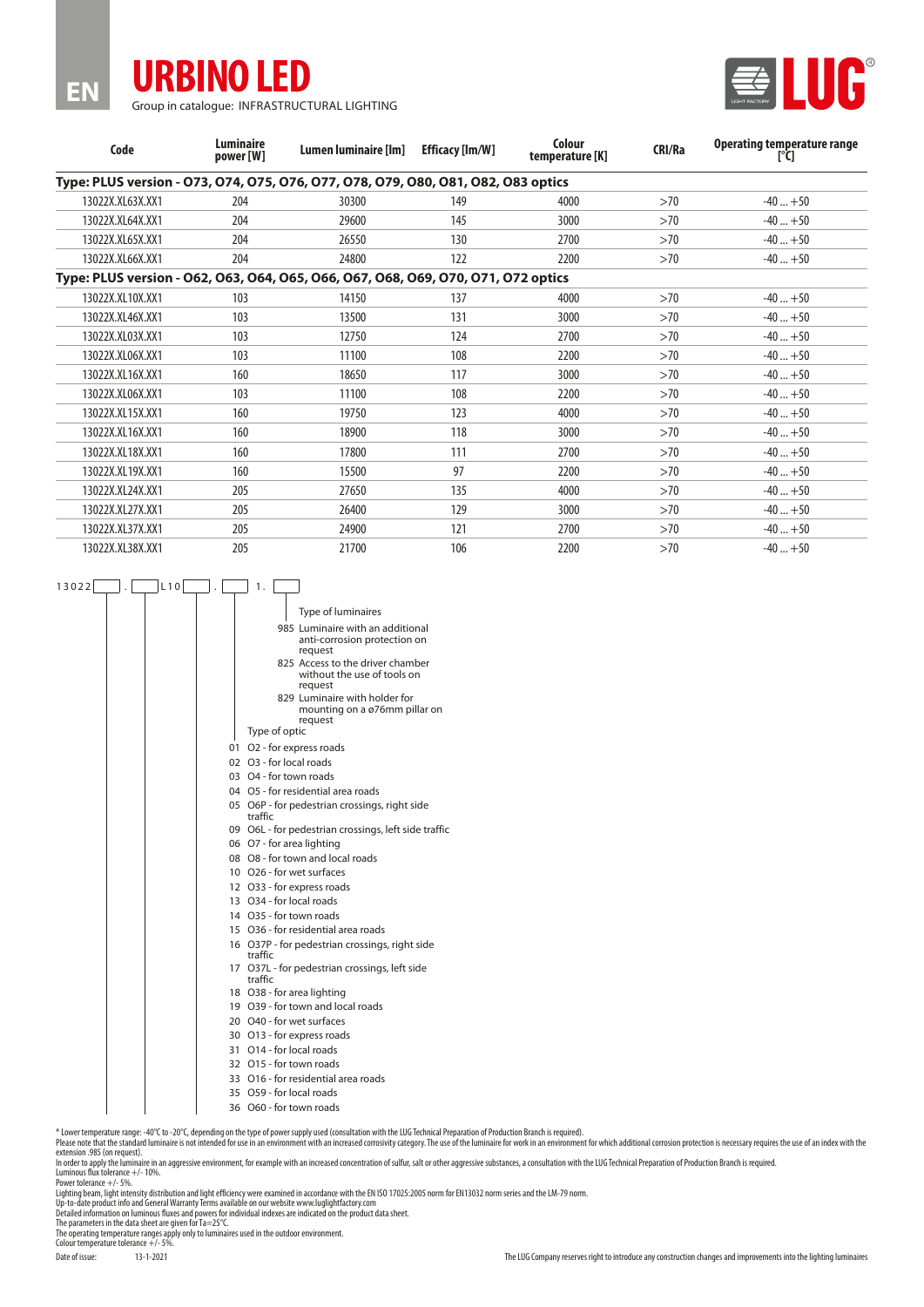## **URBINO LED** Group in catalogue: INFRASTRUCTURAL LIGHTING

**EN**

| <b>UGHT FACTORY</b> |  |  |
|---------------------|--|--|
|                     |  |  |

|   |                         | 37 O61 - for residential area roads                          |
|---|-------------------------|--------------------------------------------------------------|
|   |                         | 38 O62 - for express roads                                   |
|   |                         | 39 O63 - for local roads                                     |
|   |                         | 40 O64 - for town roads                                      |
|   |                         | 41 O65 - for residential area roads                          |
|   |                         | 42 O66 - for pedestrian crossings, left side traffic         |
|   |                         | 43 O67 - for pedestrian crossings, right side<br>traffic     |
|   |                         | 44 O68 - for area lighting                                   |
|   |                         | 45 O69 - for town and local roads                            |
|   |                         | 46 070 - for wet surfaces                                    |
|   |                         | 47 O71 - for road lighting                                   |
|   |                         | 49 O73 - for express roads                                   |
|   |                         | 50 O74 - for local roads                                     |
|   |                         | 51 O75 - for town roads                                      |
|   |                         | 52 O76 - for residential area roads                          |
|   |                         | 53 O77 - for pedestrian crossings, left side traffic         |
|   |                         | 54 O78 - for pedestrian crossings, right side<br>traffic     |
|   |                         | 55 O79 - for area lighting                                   |
|   |                         | 56 O80 - for town and local roads                            |
|   |                         | 57 O81 - for wet surfaces                                    |
|   |                         | 58 O82 - for road lighting                                   |
|   |                         | 60 O84 - for road lighting<br>61 O85 - for road lighting     |
|   |                         | <b>Protection Class</b>                                      |
|   |                         | 1                                                            |
|   |                         | C<br>Ш                                                       |
|   |                         | Type of equipment                                            |
|   | 5                       | F <sub>D</sub>                                               |
|   | 3                       | DALI                                                         |
|   | 6                       | DALI/ED (only for luminaires with 013, 014, 015, 016 optics) |
|   | Colour                  |                                                              |
| 2 | $\Box$ gray             |                                                              |
| 5 | $\blacksquare$ graphite |                                                              |

| Code                            | <b>Dimensions</b><br>[mm]<br>I W H | <b>Mounting</b><br>dimensions [mm]<br>ØS                   | <b>Pallet</b><br>quantity | <b>Quantity</b><br>package | <b>Net</b><br>weight<br>[kg] |
|---------------------------------|------------------------------------|------------------------------------------------------------|---------------------------|----------------------------|------------------------------|
|                                 |                                    | Type: 033, 034, 035, 036, 037P, 037L, 038, 039, 040 optics |                           |                            |                              |
| 130222.5L79X.XX1                | 550 250 100                        |                                                            | 50                        | 1                          | 6.8                          |
| 130222.5L74X.XX1                | 550 250 100                        | ۰                                                          | 50                        | 1                          | 6.8                          |
| 130222.5L80X.XX1                | 550 250 100                        | ۰                                                          | 50                        | 1                          | 6.8                          |
| 130222.5L75X.XX1                | 550 250 100                        | ۰                                                          | 50                        | 1                          | 6.8                          |
| 130222.5L81X.XX1                | 550 250 100                        | ۰                                                          | 50                        | 1                          | 6.8                          |
| 130222.5L76X.XX1                | 550 250 100                        |                                                            | 50                        | 1                          | 6.8                          |
| 130222.5L82X.XX1                | 550 250 100                        |                                                            | 50                        | 1                          | 6.8                          |
| 130222.5L77X.XX1                | 550 250 100                        | L,                                                         | 50                        | 1                          | 6.8                          |
| 130222.5L83X.XX1                | 550 250 100                        | ۰                                                          | 50                        | 1                          | 6.8                          |
| 130222.5L78X.XX1                | 550 250 100                        |                                                            | 50                        | 1                          | 6.8                          |
| Type: 013, 014, 015, 016 optics |                                    |                                                            |                           |                            |                              |
| 130222.6L30X.XX1                | 550 250 100                        | $\overline{\phantom{m}}$                                   | 50                        | 1                          | 7.0                          |
| 130222.6L84X.XX1                | 550 250 100                        |                                                            | 50                        | 1                          | 7.0                          |
| 130222.6L31X.XX1                | 550 250 100                        |                                                            | 50                        | 1                          | 7.0                          |
| 130222.6L85X.XX1                | 550 250 100                        | $\blacksquare$                                             | 50                        | 1                          | 7.0                          |
| 130222.6L32X.XX1                | 550 250 100                        | -                                                          | 50                        | 1                          | 7.0                          |
| 130222.6L86X.XX1                | 550 250 100                        | $\overline{\phantom{m}}$                                   | 50                        | 1                          | 7.0                          |
| 130222.6L33X.XX1                | 550 250 100                        | $\overline{\phantom{0}}$                                   | 50                        | 1                          | 7.0                          |
| 130222.6L87X.XX1                | 550 250 100                        | $\overline{\phantom{0}}$                                   | 50                        | 1                          | 7.0                          |
| 130222.6L34X.XX1                | 550 250 100                        | -                                                          | 50                        | 1                          | 7.0                          |
| 130222.6L88X.XX1                | 550 250 100                        | L,                                                         | 50                        | 1                          | 7.0                          |
| 130222.6L35X.XX1                | 550 250 100                        | ۰                                                          | 50                        | 1                          | 7.0                          |
| 130222.6L89X.XX1                | 550 250 100                        | $\qquad \qquad -$                                          | 50                        | 1                          | 7.0                          |





\* Lower temperature range: -40°C to -20°C, depending on the type of power supply used (consultation with the LUG Technical Preparation of Production Branch is required).<br>Please note that the standard luminaire in only cons

Lighting beam, light intensity distribution and light efficiency were examined in accordance with the EN ISO 17025:2005 norm for EN 13032 norm series and the LM-79 norm.<br>Up-to-date product info and General Warranty Terms a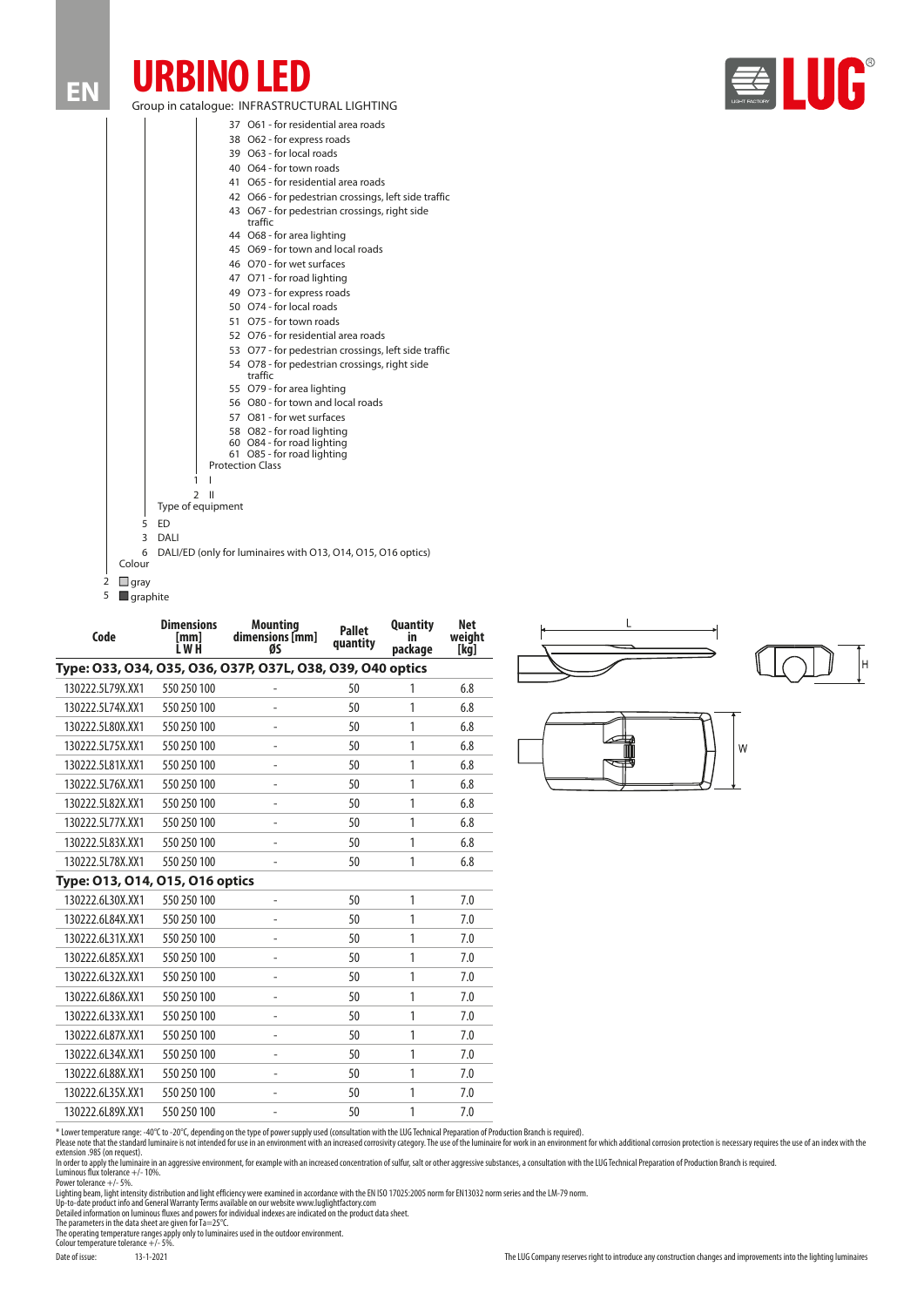

**EN**

Group in catalogue: INFRASTRUCTURAL LIGHTING

| Code                            | <b>Dimensions</b><br>[mm]<br>LWH | <b>Mounting</b><br>dimensions [mm]<br>ØS                                    | <b>Pallet</b><br>quantity | <b>Quantity</b><br>in<br>package | Net<br>weight<br>[kq] |
|---------------------------------|----------------------------------|-----------------------------------------------------------------------------|---------------------------|----------------------------------|-----------------------|
| Type: 013, 014, 015, 016 optics |                                  |                                                                             |                           |                                  |                       |
| 130222.6L36X.XX1                | 550 250 100                      |                                                                             | 50                        | 1                                | 7.0                   |
| 130222.6L90X.XX1                | 550 250 100                      |                                                                             | 50                        | 1                                | 7.0                   |
|                                 |                                  | Type: 02, 03, 04, 05, 06P, 06L, 07, 08, 026, 059, 060, 061, 084, 085 optics |                           |                                  |                       |
| 130222.5L42X.XX1                | 550 250 100                      |                                                                             | 50                        | 1                                | 6.8                   |
| 130222.5L01X.XX1                | 550 250 100                      |                                                                             | 50                        | 1                                | 6.8                   |
| 130222.5L43X.XX1                | 550 250 100                      | $\overline{\phantom{m}}$                                                    | 50                        | 1                                | 6.8                   |
| 130222.5L13X.XX1                | 550 250 100                      | $\overline{\phantom{m}}$                                                    | 50                        | 1                                | 6.8                   |
| 130222.5L44X.XX1                | 550 250 100                      | $\blacksquare$                                                              | 50                        | 1                                | 6.8                   |
| 130222.5L04X.XX1                | 550 250 100                      | $\blacksquare$                                                              | 50                        | 1                                | 6.8                   |
| 130222.5L45X.XX1                | 550 250 100                      | $\blacksquare$                                                              | 50                        | 1                                | 6.8                   |
| 130222.5L07X.XX1                | 550 250 100                      |                                                                             | 50                        | 1                                | 6.8                   |
| 130222.5L46X.XX1                | 550 250 100                      |                                                                             | 50                        | 1                                | 6.8                   |
| 130222.5L10X.XX1                | 550 250 100                      |                                                                             | 50                        | 1                                | 6.8                   |
|                                 |                                  | Type: 02, 03, 04, 05, 06P, 06L, 07, 08, 026 optics                          |                           |                                  |                       |
| 130222.5L02X.XX1                | 550 250 100                      |                                                                             | 50                        | 1                                | 6.8                   |
| 130222.5L14X.XX1                | 550 250 100                      |                                                                             | 50                        | 1                                | 6.8                   |
| 130222.5L05X.XX1                | 550 250 100                      |                                                                             | 50                        | 1                                | 6.8                   |
| 130222.5L08X.XX1                | 550 250 100                      |                                                                             | 50                        | 1                                | 6.8                   |
| 130222.5L11X.XX1                | 550 250 100                      |                                                                             | 50                        | 1                                | 6.8                   |
| <b>Type: OP2 optics</b>         |                                  |                                                                             |                           |                                  |                       |
| 130222.5L731.111                | 550 250 100                      |                                                                             | 50                        | 1                                | 6.8                   |
| 082, 083 optics                 |                                  | Type: PLUS version - 073, 074, 075, 076, 077, 078, 079, 080, 081,           |                           |                                  |                       |
| 13022X.XL78X.XX1                | 670 320 105                      | 60                                                                          | 20                        | 1                                | 10.3                  |
| 13022X.XL83X.XX1                | 670 320 105                      | 60                                                                          | 20                        | 1                                | 10.3                  |
| 13022X.XL47X.XX1                | 670 320 105                      | 60                                                                          | 20                        | 1                                | 10.3                  |
| 13022X.XL48X.XX1                | 670 320 105                      | 60                                                                          | 20                        | 1                                | 10.3                  |
| 13022X.XL49X.XX1                | 670 320 105                      | 60                                                                          | 20                        | 1                                | 10.3                  |
| 13022X.XL56X.XX1                | 670 320 105                      | 60                                                                          | 20                        | 1                                | 10.3                  |
| 13022X.XL59X.XX1                | 670 320 105                      | 60                                                                          | 20                        | 1                                | 10.3                  |
| 13022X.XL60X.XX1                | 670 320 105                      | 60                                                                          | 20                        | 1                                | 10.3                  |
| 13022X.XL63X.XX1                | 670 320 105                      | 60                                                                          | 20                        | 1                                | 10.3                  |
| 13022X.XL64X.XX1                | 670 320 105                      | 60                                                                          | 20                        | 1                                | 10.3                  |
| 13022X.XL65X.XX1                | 670 320 105                      | 60                                                                          | 20                        | 1                                | 10.3                  |
| 13022X.XL66X.XX1                | 670 320 105                      | 60                                                                          | 20                        | 1                                | 10.3                  |
| 071, 072 optics                 |                                  | Type: PLUS version - 062, 063, 064, 065, 066, 067, 068, 069, 070,           |                           |                                  |                       |
| 13022X.XL10X.XX1                | 670 320 105                      | 60                                                                          | 20                        | 1                                | 10.3                  |
| 13022X.XL46X.XX1                | 670 320 105                      | 60                                                                          | 20                        | 1                                | 10.3                  |
| 13022X.XL03X.XX1                | 670 320 105                      | 60                                                                          | 20                        | 1                                | 10.3                  |
| 13022X.XL06X.XX1                | 670 320 105                      | 60                                                                          | 20                        | 1                                | 10.3                  |
| 13022X.XL16X.XX1                | 670 320 105                      | 60                                                                          | 20                        | 1                                | 10.3                  |
| 13022X.XL06X.XX1                | 670 320 105                      | 60                                                                          | 20                        | 1                                | 10.3                  |
| 13022X.XL15X.XX1                | 670 320 105                      | 60                                                                          | 20                        | 1                                | 10.3                  |
| 13022X.XL16X.XX1                | 670 320 105                      | 60                                                                          | 20                        | 1                                | 10.3                  |
| 13022X.XL18X.XX1                | 670 320 105                      | 60                                                                          | 20                        | 1                                | 10.3                  |
| 13022X.XL19X.XX1                | 670 320 105                      | 60                                                                          | 20                        | 1                                | 10.3                  |
| 13022X.XL24X.XX1                | 670 320 105                      | 60                                                                          | 20                        | 1                                | 10.3                  |
| 13022X.XL27X.XX1                | 670 320 105                      | 60                                                                          | 20                        | 1                                | 10.3                  |

\* Lower temperature range: -40°C to -20°C, depending on the type of power supply used (consultation with the LUG Technical Preparation of Production Branch is required).<br>Please note that the standard luminaire in only cons

Lighting beam, light intensity distribution and light efficiency were examined in accordance with the EN ISO 17025:2005 norm for EN 13032 norm series and the LM-79 norm.<br>Up-to-date product info and General Warranty Terms a